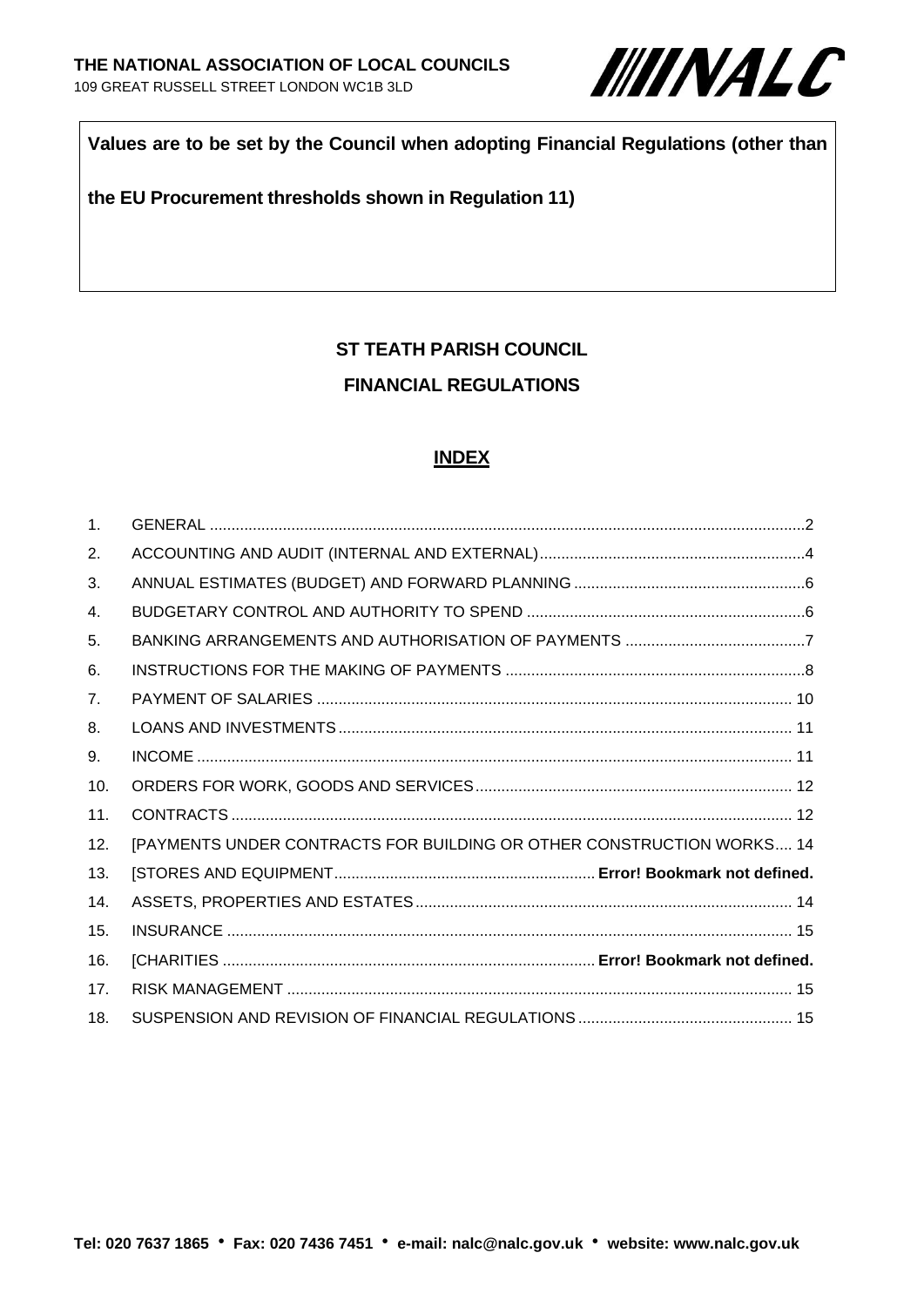These Financial Regulations were adopted by the Council at its Meeting held on 20 April 2015

### <span id="page-1-0"></span>**1. GENERAL**

- 1.1. These financial regulations govern the conduct of financial management by the council and may only be amended or varied by resolution of the council. Financial regulations are one of the council's three governing policy documents providing procedural guidance for members and officers. Financial regulations must be observed in conjunction with the council's standing orders<sup>1</sup> and any individual financial regulations relating to contracts.
- 1.2. The council is responsible in law for ensuring that its financial management is adequate and effective and that the council has a sound system of internal control which facilitates the effective exercise of the council's functions, including arrangements for the management of risk.
- 1.3. The council's accounting control systems must include measures:
	- for the timely production of accounts;
	- that provide for the safe and efficient safeguarding of public money;
	- to prevent and detect inaccuracy and fraud; and
	- identifying the duties of officers.
- 1.4. These financial regulations demonstrate how the council meets these responsibilities and requirements.
- 1.5. At least once a year, prior to approving the Annual Governance Statement, the council must review the effectiveness of its system of internal control which shall be in accordance with proper practices.
- 1.6. A breach of these Regulations by an employee is gross misconduct.
- 1.7. Members of Council are expected to follow the instructions within these Regulations and not to entice employees to breach them. Failure to follow instructions within these Regulations brings the office of councillor into disrepute.
- 1.8. The Responsible Financial Officer (RFO) holds a statutory office to be appointed by the council. The Clerk has been appointed as RFO for this council and these regulations will apply accordingly.
- 1.9. The RFO;
	- acts under the policy direction of the council;
	- administers the council's financial affairs in accordance with all Acts, Regulations and proper practices;

<sup>1</sup> Model standing orders for councils are available in Local Councils Explained © 2013 National Association of Local Councils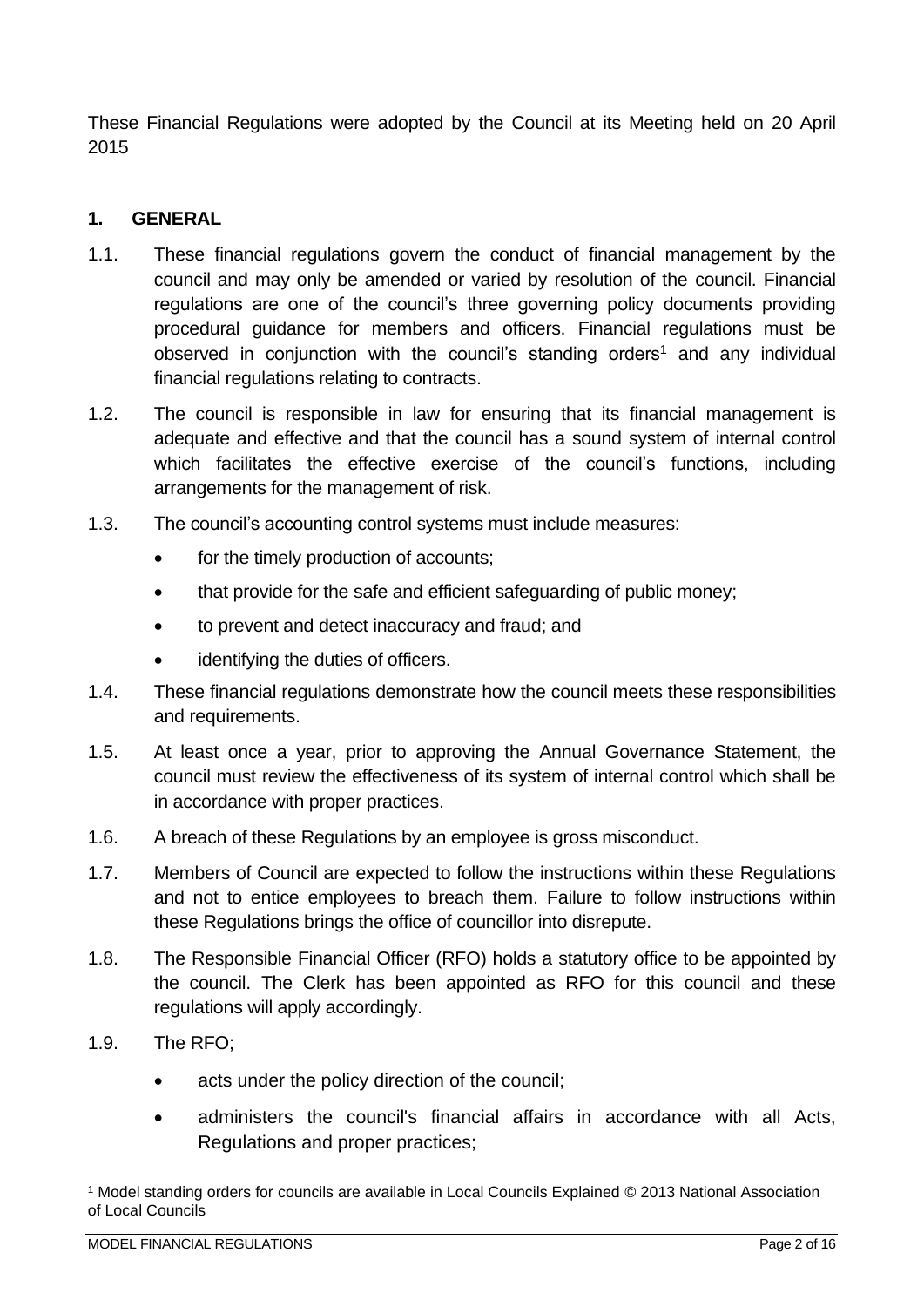- determines on behalf of the council its accounting records and accounting control systems;
- ensures the accounting control systems are observed;
- maintains the accounting records of the council up to date in accordance with proper practices;
- assists the council to secure economy, efficiency and effectiveness in the use of its resources; and
- produces financial management information as required by the council.
- 1.10. The accounting records determined by the RFO shall be sufficient to show and explain the council's transactions and to enable the RFO to ensure that any income and expenditure account and statement of balances, or record of receipts and payments and additional information, as the case may be, or management information prepared for the council from time to time comply with the Accounts and Audit Regulations<sup>2</sup>.
- 1.11. The accounting records determined by the RFO shall in particular contain:
	- entries from day to day of all sums of money received and expended by the council and the matters to which the income and expenditure or receipts and payments account relate;
	- a record of the assets and liabilities of the council; and
	- wherever relevant, a record of the council's income and expenditure in relation to claims made, or to be made, for any contribution, grant or subsidy.
- 1.12. The accounting control systems determined by the RFO shall include:
	- procedures to ensure that the financial transactions of the council are recorded as soon as reasonably practicable and as accurately and reasonably as possible;
	- procedures to enable the prevention and detection of inaccuracies and fraud and the ability to reconstruct any lost records;
	- identification of the duties of officers dealing with financial transactions and division of responsibilities of those officers in relation to significant transactions;
	- procedures to ensure that uncollectable amounts, including any bad debts are not submitted to the council for approval to be written off except with the approval of the RFO and that the approvals are shown in the accounting records; and
	- measures to ensure that risk is properly managed.

<sup>2</sup> Accounts and Audit (England) Regulations 2011/817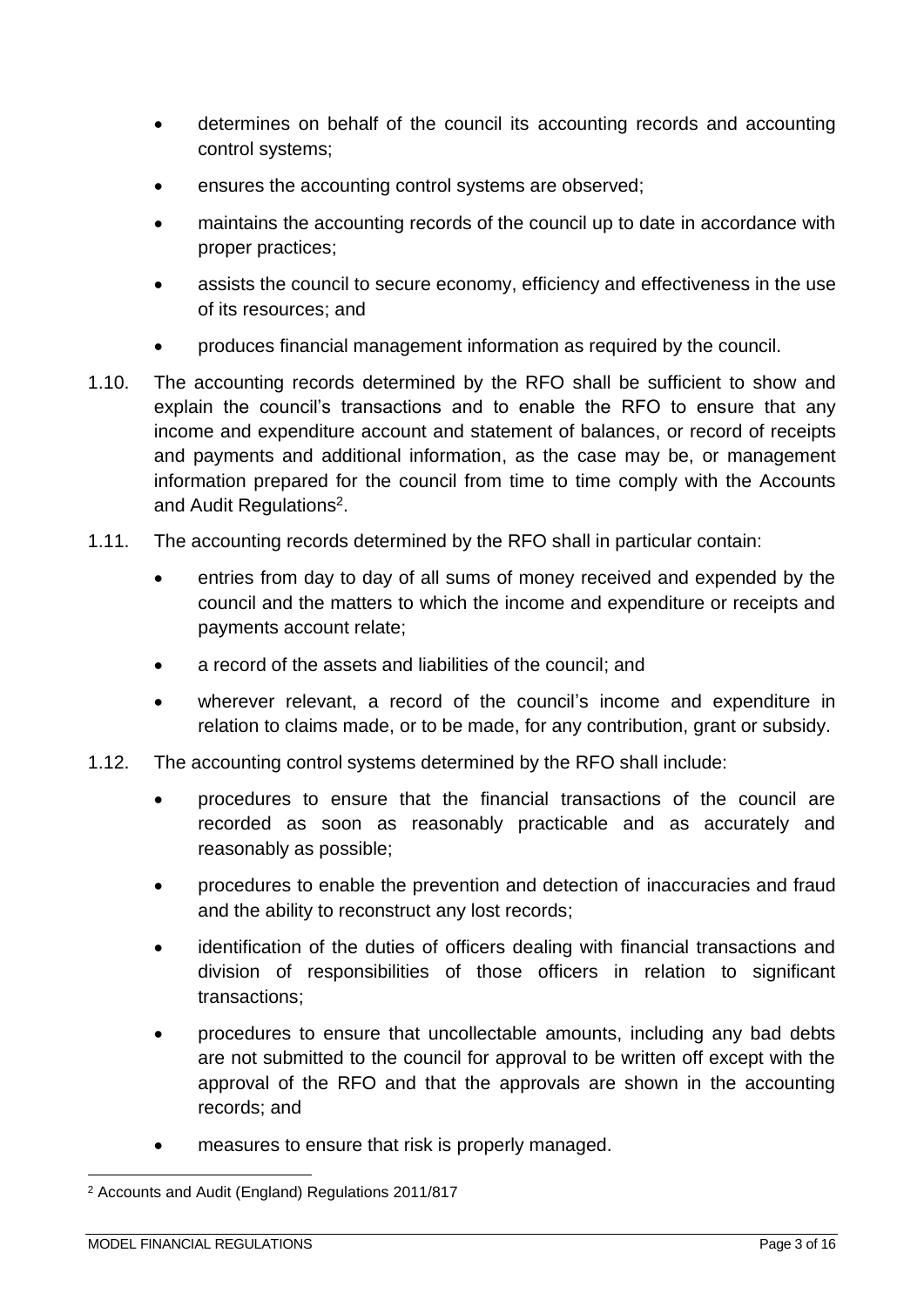- 1.13. The council is not empowered by these Regulations or otherwise to delegate certain specified decisions. In particular any decision regarding:
	- setting the final budget or the precept (council tax requirement);
	- approving accounting statements;
	- approving an annual governance statement;
	- borrowing;
	- writing off bad debts;
	- declaring eligibility for the General Power of Competence; and
	- addressing recommendations in any report from the internal or external auditors,

shall be a matter for the full council only.

- 1.14. In addition the council must:
	- determine and keep under regular review the bank mandate for all council bank accounts;
	- approve any grant or a single commitment in excess of £5,000; and
	- in respect of the annual salary for any employee have regard to recommendations about annual salaries of employees made by the relevant committee in accordance with its terms of reference.
- 1.15. In these financial regulations, references to the Accounts and Audit Regulations or 'the regulations' shall mean the regulations issued under the provisions of section 27 of the Audit Commission Act 1998, or any superseding legislation, and then in force unless otherwise specified.

In these financial regulations the term 'proper practice' or 'proper practices' shall refer to guidance issued in *Governance and Accountability for Local Councils - a Practitioners' Guide (England)* issued by the Joint Practitioners Advisory Group (JPAG), available from the websites of NALC and the Society for Local Council Clerks (SLCC).

## <span id="page-3-0"></span>**2. ACCOUNTING AND AUDIT (INTERNAL AND EXTERNAL)**

- 2.1. All accounting procedures and financial records of the council shall be determined by the RFO in accordance with the Accounts and Audit Regulations, appropriate guidance and proper practices.
- 2.2. On a regular basis, at least once in each quarter, and at each financial year end, a member other than a cheque signatory shall be appointed to verify bank reconciliations (for all accounts) produced by the RFO. The member shall sign the reconciliations and the original bank statements (or similar document) as evidence of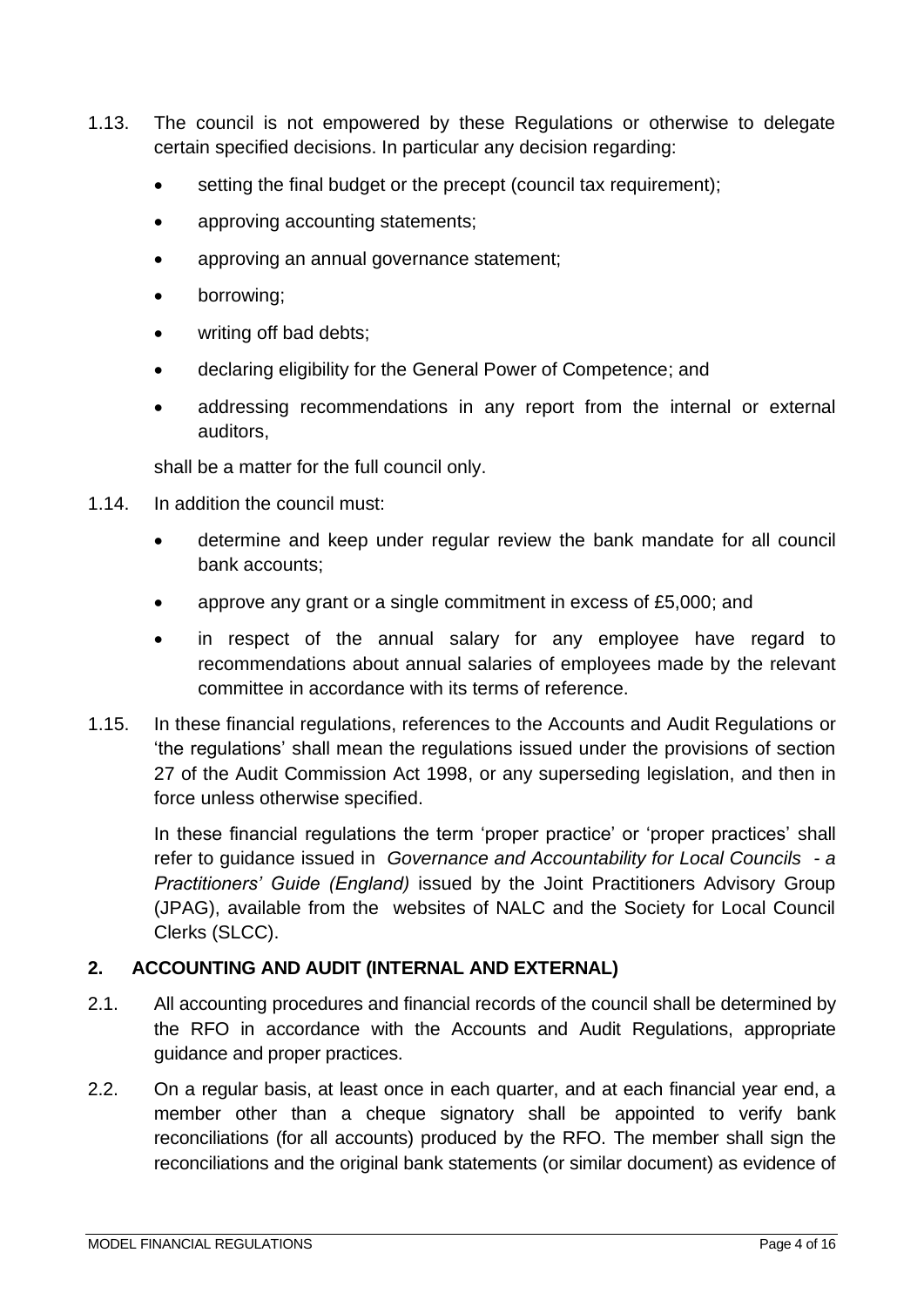verification. This activity shall on conclusion be reported, including any exceptions, to and noted by the council.

- 2.3. The RFO shall complete the annual statement of accounts, annual report, and any related documents of the council contained in the Annual Return (as specified in proper practices) as soon as practicable after the end of the financial year and having certified the accounts shall submit them and report thereon to the council within the timescales set by the Accounts and Audit Regulations.
- 2.4. The council shall ensure that there is an adequate and effective system of internal audit of its accounting records, and of its system of internal control in accordance with proper practices. Any officer or member of the council shall make available such documents and records as appear to the council to be necessary for the purpose of the audit and shall, as directed by the council, supply the RFO, internal auditor, or external auditor with such information and explanation as the council considers necessary for that purpose.
- 2.5. The internal auditor shall be appointed by and shall carry out the work in relation to internal controls required by the council in accordance with proper practices.
- 2.6. The internal auditor shall:
	- be competent and independent of the financial operations of the council;
	- report to council in writing, or in person, on a regular basis with a minimum of one annual written report during each financial year;
	- to demonstrate competence, objectivity and independence, be free from any actual or perceived conflicts of interest, including those arising from family relationships; and
	- have no involvement in the financial decision making, management or control of the council.
- 2.7. Internal or external auditors may not under any circumstances:
	- perform any operational duties for the council;
	- initiate or approve accounting transactions; or
	- direct the activities of any council employee, except to the extent that such employees have been appropriately assigned to assist the internal auditor.
- 2.8. For the avoidance of doubt, in relation to internal audit the terms 'independent' and 'independence' shall have the same meaning as is described in proper practices.
- 2.9. The RFO shall make arrangements for the exercise of electors' rights in relation to the accounts including the opportunity to inspect the accounts, books, and vouchers and display or publish any notices and statements of account required by Audit Commission Act 1998, or any superseding legislation, and the Accounts and Audit Regulations.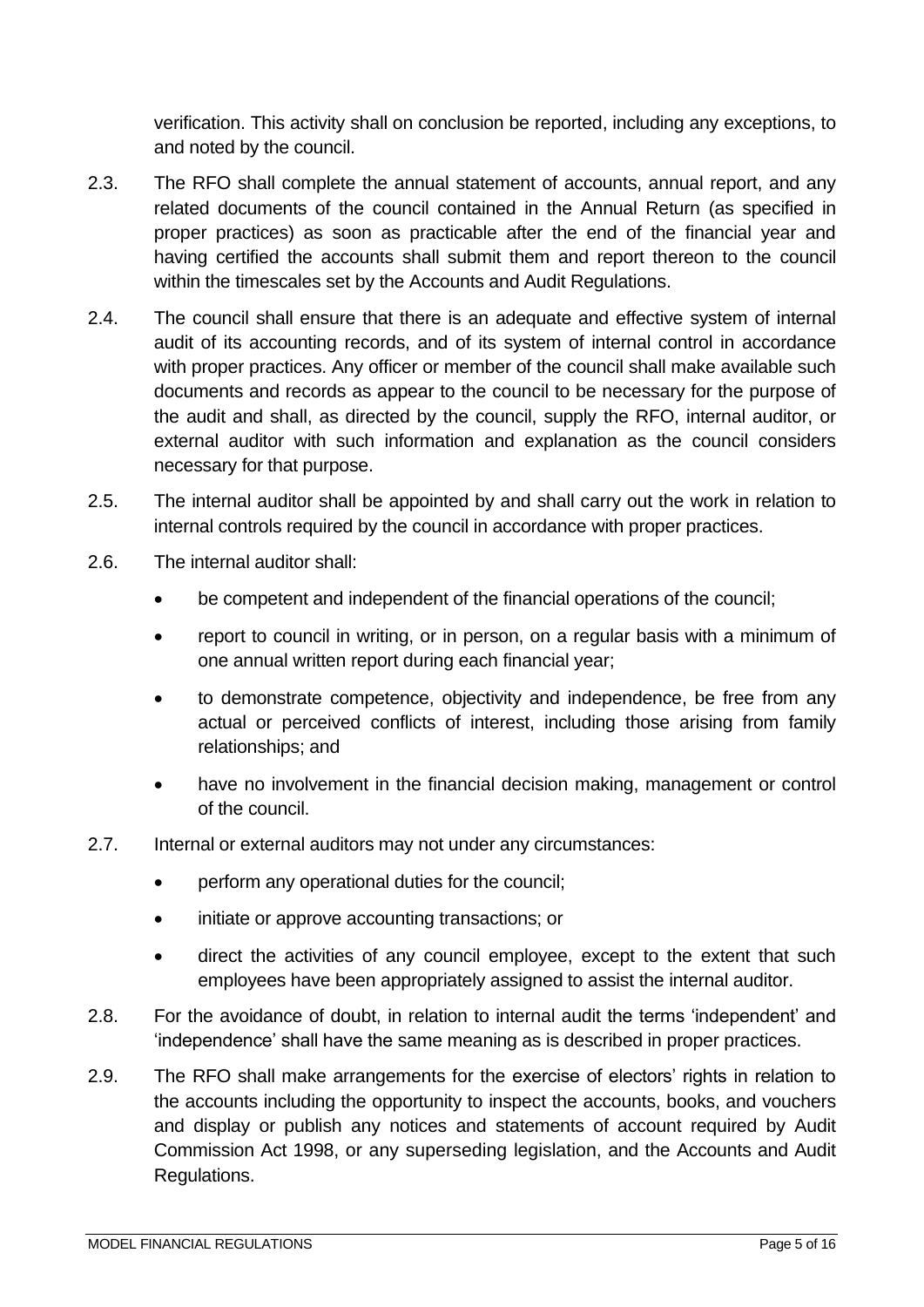2.10. The RFO shall, without undue delay, bring to the attention of all councillors any correspondence or report from internal or external auditors.

### <span id="page-5-0"></span>**3. ANNUAL ESTIMATES (BUDGET) AND FORWARD PLANNING**

- 3.1. The RFO must each year, by no later than November, prepare detailed estimates of all receipts and payments including the use of reserves and all sources of funding for the following financial year in the form of a budget to be considered by the council.
- 3.2. The council shall consider annual budget proposals in relation to the council's three year forecast of revenue and capital receipts and payments including recommendations for the use of reserves and sources of funding and update the forecast accordingly.
- 3.3. The council shall fix the precept (council tax requirement), and relevant basic amount of council tax to be levied for the ensuing financial year not later than by the end of January each year. The RFO shall issue the precept to the billing authority and shall supply each member with a copy of the approved annual budget.
- 3.4. The approved annual budget shall form the basis of financial control for the ensuing year.

### <span id="page-5-1"></span>**4. BUDGETARY CONTROL AND AUTHORITY TO SPEND**

- 4.1. Expenditure on revenue items may be authorised up to the amounts included for that class of expenditure in the approved budget. This authority is to be determined by:
	- the council for all items over £5,000;
	- the Clerk, in conjunction with Chairman of Council , for any items £500.

Such authority is to be evidenced by a minute or by an authorisation slip duly signed by the Clerk, and where necessary also by the appropriate Chairman.

Contracts may not be disaggregated to avoid controls imposed by these regulations.

- 4.2. No expenditure may be authorised that will exceed the amount provided in the revenue budget for that class of expenditure other than by resolution of the council, or duly delegated committee. During the budget year and with the approval of council having considered fully the implications for public services, unspent and available amounts may be moved to other budget headings or to an earmarked reserve as appropriate ('virement').
- 4.3. Unspent provisions in the revenue or capital budgets for completed projects shall not be carried forward to a subsequent year.
- 4.4. The salary budgets are to be reviewed at least annually in November for the following financial year and such review shall be evidenced by a hard copy schedule signed by the Clerk and the Chairman of Council.
- 4.5. In cases of extreme risk to the delivery of council services, the clerk may authorise revenue expenditure on behalf of the council which in the clerk's judgement it is necessary to carry out. Such expenditure includes repair, replacement or other work,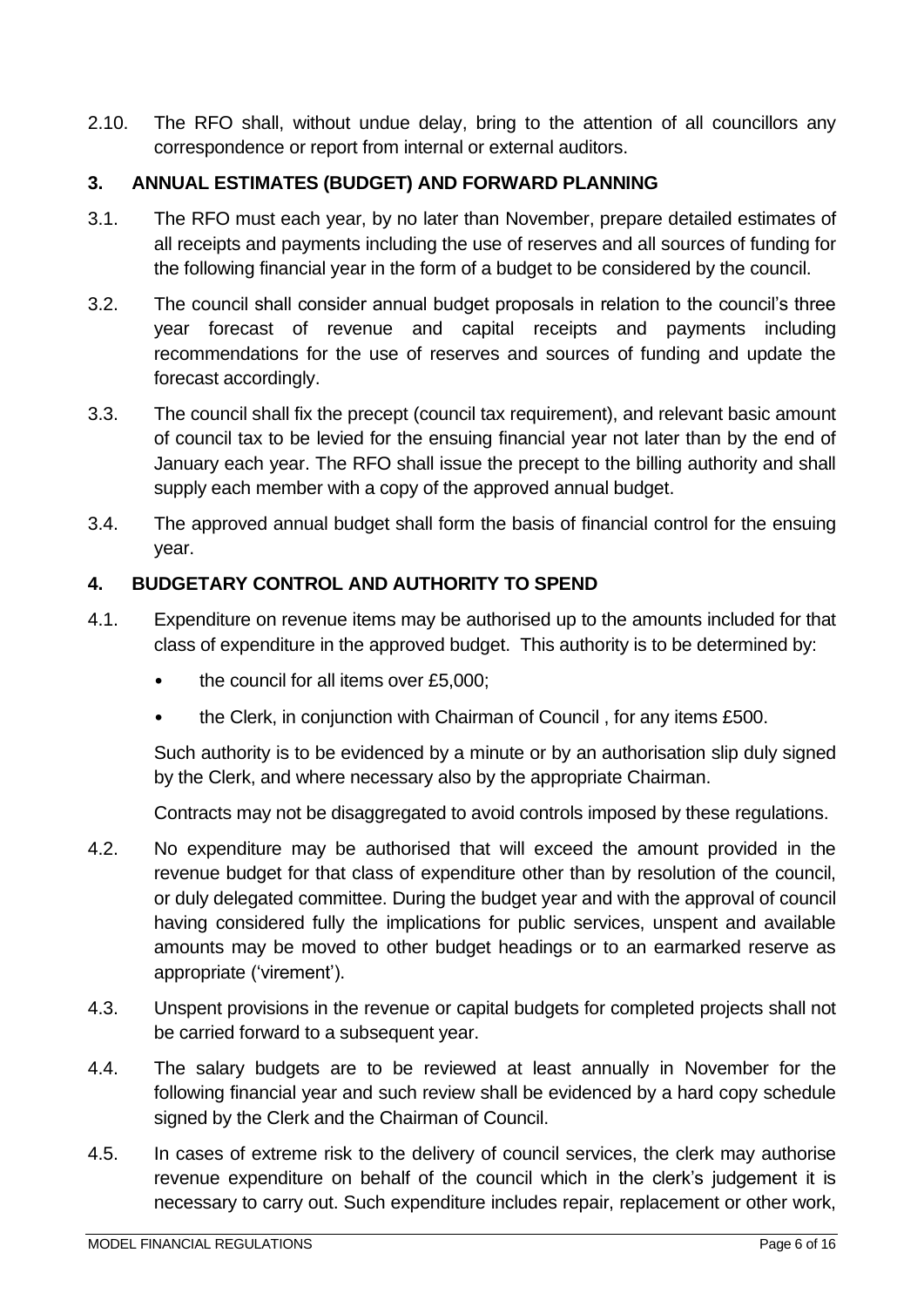whether or not there is any budgetary provision for the expenditure, subject to a limit of £500. The Clerk shall report such action to the chairman as soon as possible and to the council as soon as practicable thereafter.

- 4.6. No expenditure shall be authorised in relation to any capital project and no contract entered into or tender accepted involving capital expenditure unless the council is satisfied that the necessary funds are available and the requisite borrowing approval has been obtained.
- 4.7. All capital works shall be administered in accordance with the council's standing orders and financial regulations relating to contracts.
- 4.8. The RFO shall regularly provide the council with a statement of receipts and payments to date under each head of the budgets, comparing actual expenditure to the appropriate date against that planned as shown in the budget. These statements are to be prepared at the end of each financial quarter and shall show explanations of material variances. For this purpose "material" shall be in excess of £100 or 15% of the budget.
- 4.9. Changes in earmarked reserves shall be approved by council as part of the budgetary control process.

### <span id="page-6-0"></span>**5. BANKING ARRANGEMENTS AND AUTHORISATION OF PAYMENTS**

- 5.1. The council's banking arrangements, including the bank mandate, shall be made by the RFO and approved by the council; banking arrangements may not be delegated to a committee. They shall be regularly reviewed for safety and efficiency.
- 5.2. The RFO shall prepare a schedule of payments requiring authorisation, forming part of the Agenda for the Meeting and, together with the relevant invoices, present the schedule to council. The council shall review the schedule for compliance and, having satisfied itself shall authorise payment by a resolution of the council. The approved schedule shall be ruled off and initialled by the Chairman of the Meeting. A detailed list of all payments shall be disclosed within or as an attachment to the minutes of the meeting at which payment was authorised. Personal payments (including salaries, wages, expenses and any payment made in relation to the termination of a contract of employment) may be summarised to remove public access to any personal information.
- 5.3. All invoices for payment shall be examined, verified and certified by the RFO to confirm that the work, goods or services to which each invoice relates has been received, carried out, examined and represents expenditure previously approved by the council.
- 5.4. The RFO shall examine invoices for arithmetical accuracy and analyse them to the appropriate expenditure heading. The RFO shall take all steps to pay all invoices submitted, and which are in order, at the next available council.
- 5.5. The Clerk and RFO shall have delegated authority to authorise the payment of items only in the following circumstances: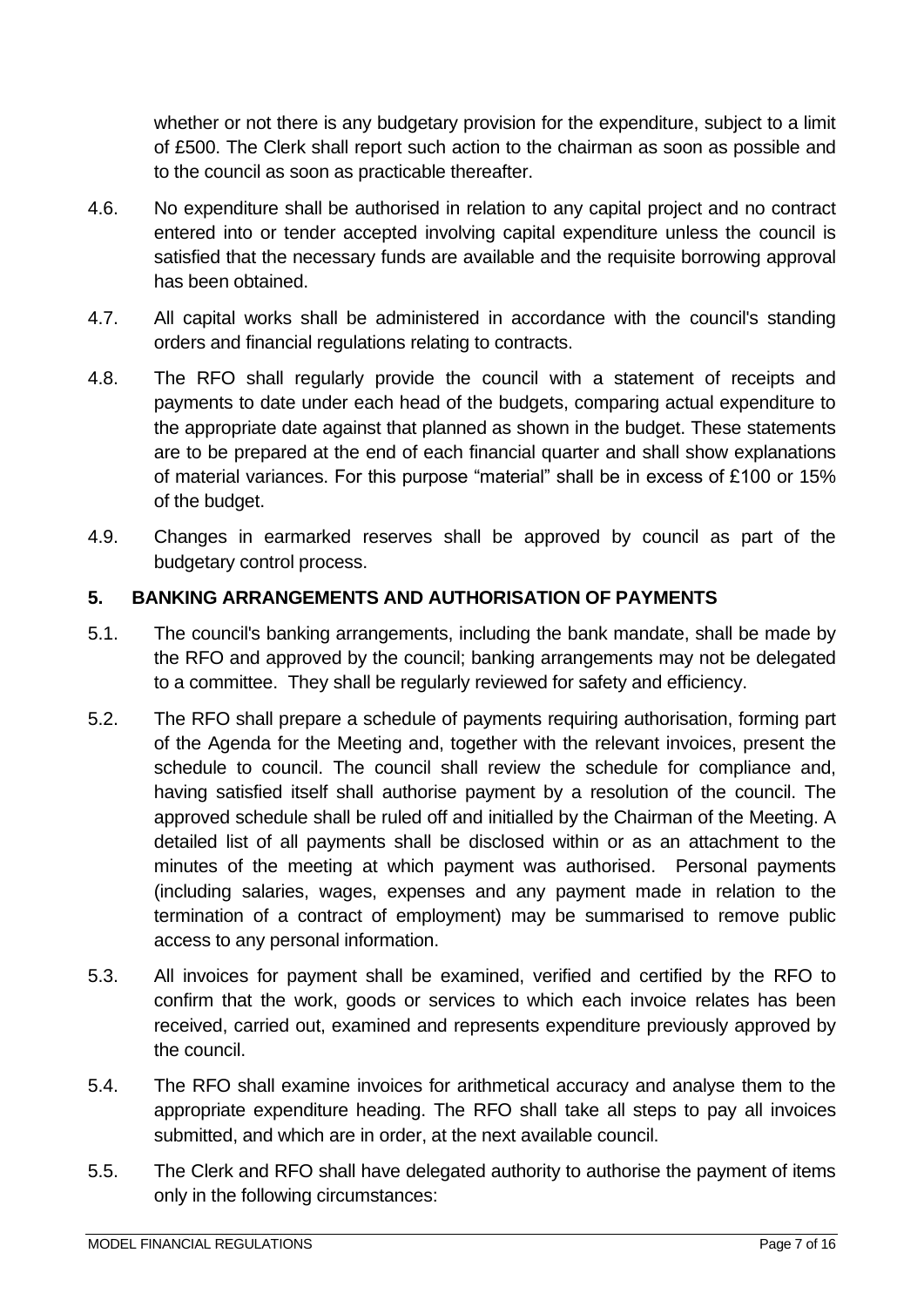- a) If a payment is necessary to avoid a charge to interest under the Late Payment of Commercial Debts (Interest) Act 1998, and the due date for payment is before the next scheduled Meeting of council, where the Clerk and RFO certify that there is no dispute or other reason to delay payment, provided that a list of such payments shall be submitted to the next appropriate meeting of council [or finance committee];
- b) An expenditure item authorised under 5.6 below (continuing contracts and obligations) provided that a list of such payments shall be submitted to the next appropriate meeting of council; or
- c) fund transfers within the councils banking arrangements up to the sum of £10,000, provided that a list of such payments shall be submitted to the next appropriate meeting of council.
- 5.6. In respect of grants the Council shall approve expenditure within any limits set by council and in accordance with any policy statement approved by council. Any Revenue or Capital Grant in excess of £5,000 shall before payment, be subject to ratification by resolution of the council.
- 5.7. Members are subject to the Code of Conduct that has been adopted by the council and shall comply with the Code and Standing Orders when a decision to authorise or instruct payment is made in respect of a matter in which they have a disclosable pecuniary or other interest, unless a dispensation has been granted.
- 5.8. The council will aim to rotate the duties of members in these Regulations so that onerous duties are shared out as evenly as possible over time.
- 5.9. Any changes in the recorded details of suppliers, such as bank account records, shall be approved in writing by a Member.

### <span id="page-7-0"></span>**6. INSTRUCTIONS FOR THE MAKING OF PAYMENTS**

- 6.1. The council will make safe and efficient arrangements for the making of its payments.
- 6.2. Following authorisation under Financial Regulation 5 above, the council, or, if so delegated, the Clerk or RFO shall give instruction that a payment shall be made.
- 6.3. All payments shall be effected by cheque or other instructions to the council's bankers, or otherwise, in accordance with a resolution of the Council
- 6.4. Cheques or orders for payment drawn on the bank account in accordance with the schedule as presented to council or committee shall be signed by two members of council in accordance with a resolution instructing that payment. If a member who is also a bank signatory has declared a disclosable pecuniary interest, or has any other interest, in the matter in respect of which the payment is being made, that councillor shall be required to consider Standing Orders, and thereby determine whether it is appropriate and / or permissible to be a signatory to the transaction in question.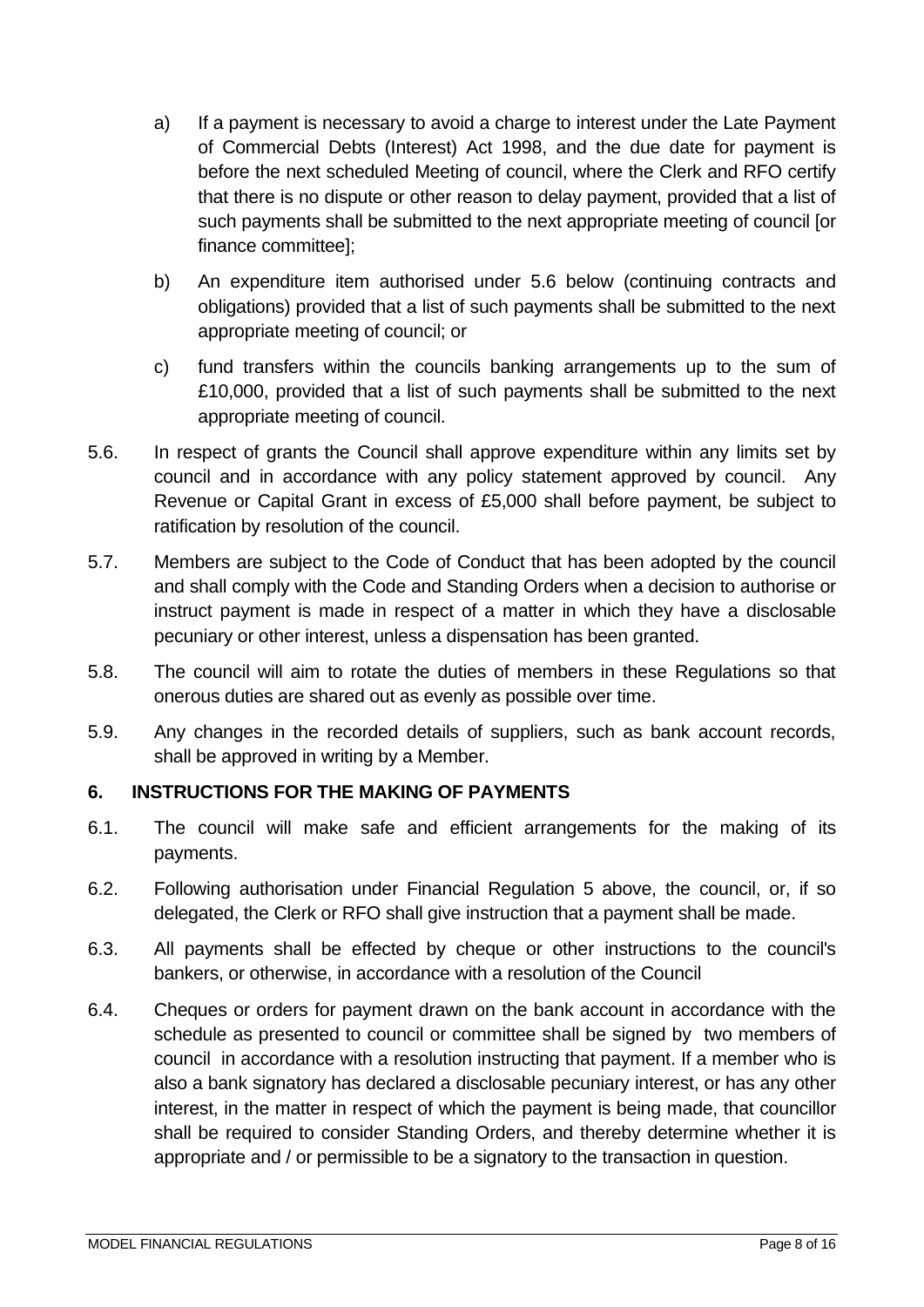- 6.5. To indicate agreement of the details shown on the cheque or order for payment with the counterfoil and the invoice or similar documentation, the signatories shall each also initial the cheque counterfoil.
- 6.6. Cheques or orders for payment shall not normally be presented for signature other than at a council or committee meeting (including immediately before or after such a meeting). Any signatures obtained away from such meetings shall be reported to the council at the next convenient meeting.
- 6.7. If thought appropriate by the council, payment for utility supplies (energy, telephone and water) and any National Non-Domestic Rates may be made by variable direct debit provided that the instructions are signed by two members and any payments are reported to council as made. The approval of the use of a variable direct debit shall be renewed by resolution of the council at least every two years.
- 6.8. If thought appropriate by the council, payment for certain items (principally salaries) may be made by banker's standing order provided that the instructions are signed, or otherwise evidenced by two members are retained and any payments are reported to council as made. The approval of the use of a banker's standing order shall be renewed by resolution of the council at least every two years.
- 6.9. If thought appropriate by the council, payment for certain items may be made by BACS or CHAPS methods provided that the instructions for each payment are signed, or otherwise evidenced, by two authorised bank signatories are retained and any payments are reported to council as made. The approval of the use of BACS or CHAPS shall be renewed by resolution of the council at least every two years.
- 6.10. If thought appropriate by the council payment for certain items may be made by internet banking transfer provided evidence is retained showing which members approved the payment.
- 6.11. Where a computer requires use of a personal identification number (PIN) or other password(s), for access to the council's records on that computer, a note shall be made of the PIN and Passwords and shall be handed to and retained by the Chairman of Council in a sealed dated envelope. This envelope may not be opened other than in the presence of two other councillors. After the envelope has been opened, in any circumstances, the PIN and / or passwords shall be changed as soon as practicable. The fact that the sealed envelope has been opened, in whatever circumstances, shall be reported to all members immediately and formally to the next available meeting of the council. This will not be required for a member's personal computer used only for remote authorisation of bank payments.
- 6.12. No employee or councillor shall disclose any PIN or password, relevant to the working of the council or its bank accounts, to any person not authorised in writing by the council or a duly delegated committee.
- 6.13. Regular back-up copies of the records on any computer shall be made and shall be stored securely away from the computer in question, and preferably off site.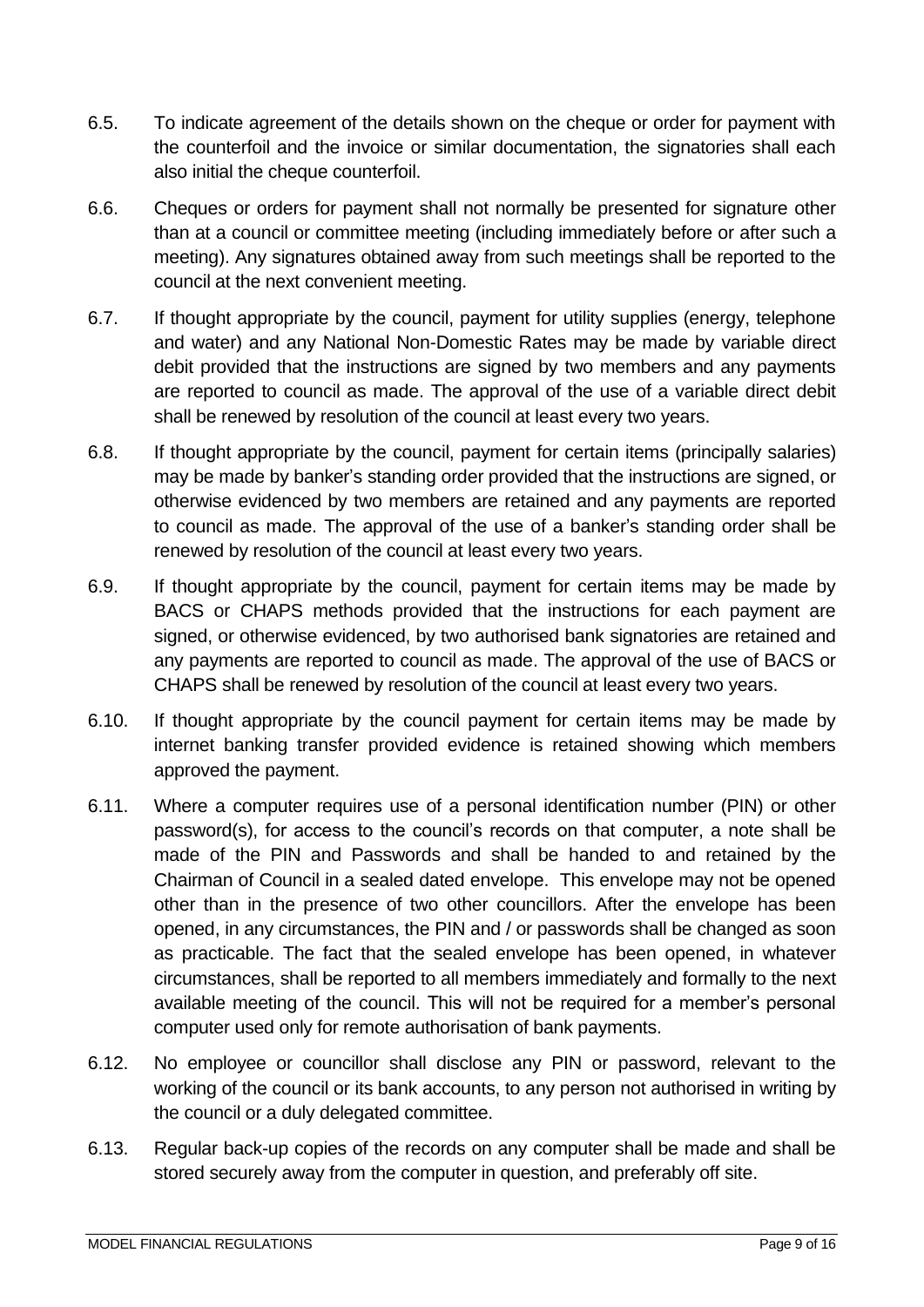- 6.14. The council, and any members using computers for the council's financial business, shall ensure that anti-virus, anti-spyware and firewall, software with automatic updates, together with a high level of security, is used.
- 6.15. Where internet banking arrangements are made with any bank, the Clerk/RFO shall be appointed as the Service Administrator. The bank mandate approved by the council shall identify a number of councillors who will be authorised to approve transactions on those accounts. The bank mandate will state clearly the amounts of payments that can be instructed by the use of the Service Administrator alone, or by the Service Administrator with a stated number of approvals.
- 6.16. Access to any internet banking accounts will be directly to the access page (which may be saved under "favourites"), and not through a search engine or e-mail link. Remembered or saved passwords facilities must not be used on any computer used for council banking work. Breach of this Regulation will be treated as a very serious matter under these regulations.
- 6.17. Changes to account details for suppliers, which are used for internet banking may only be changed on written hard copy notification by the supplier and supported by hard copy authority for change signed by two members. A programme of regular checks of standing data with suppliers will be followed.
- 6.18. The council will not maintain any form of cash float. All cash received must be banked intact. Any payments made in cash by the Clerk (for example for postage or minor stationery items) shall be refunded on a regular basis, at least quarterly.

## <span id="page-9-0"></span>**7. PAYMENT OF SALARIES**

- 7.1. As an employer, the council shall make arrangements to meet fully the statutory requirements placed on all employers by PAYE and National Insurance legislation. The payment of all salaries shall be made in accordance with payroll records and the rules of PAYE and National Insurance currently operating, and salary rates shall be as agreed by council, or duly delegated committee.
- 7.2. Payment of salaries and payment of deductions from salary such as may be required to be made for tax, national insurance and pension contributions, or similar statutory or discretionary deductions must be made in accordance with the payroll records and on the appropriate dates stipulated in employment contracts, provided that each payment is reported to the next available council meeting, as set out in these regulations above.
- 7.3. No changes shall be made to any employee's pay, emoluments, or terms and conditions of employment without the prior consent of the council.
- 7.4. The total of such payments in each calendar month shall be reported with all other payments as made as may be required under these Financial Regulations, to ensure that only payments due for the period have actually been paid.
- 7.5. An effective system of personal performance management should be maintained for the senior officers.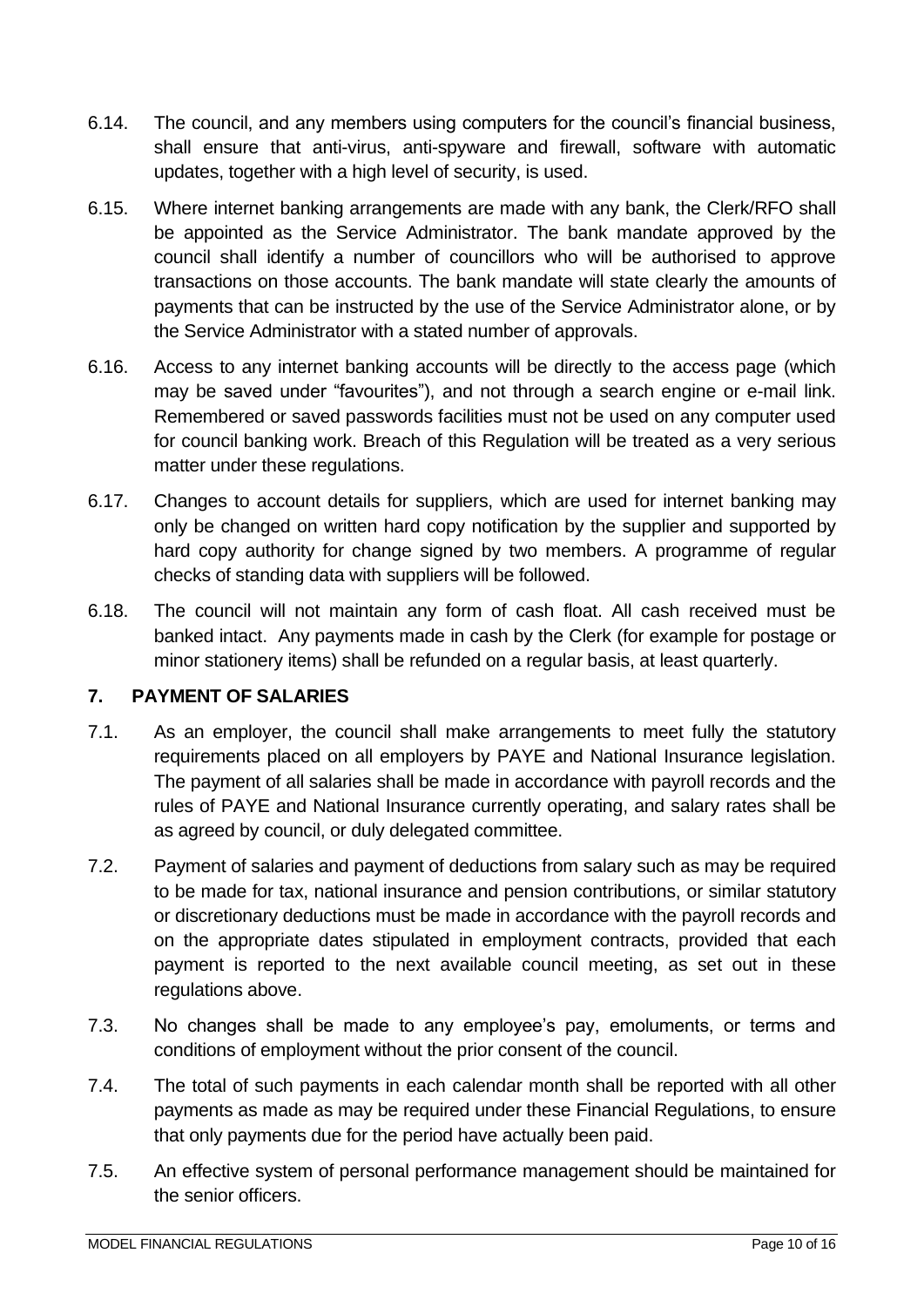- 7.6. Any termination payments shall be supported by a clear business case and reported to the council. Termination payments shall only be authorised by council.
- 7.7. Before employing interim staff the council must consider a full business case.

#### <span id="page-10-0"></span>**8. LOANS AND INVESTMENTS**

- 8.1. All borrowings shall be effected in the name of the council, after obtaining any necessary borrowing approval. Any application for borrowing approval shall be approved by Council as to terms and purpose. The application for borrowing approval, and subsequent arrangements for the loan shall only be approved by full council.
- 8.2. Any financial arrangement which does not require formal borrowing approval from the Secretary of State/Welsh Assembly Government (such as Hire Purchase or Leasing of tangible assets) shall be subject to approval by the full council. In each case a report in writing shall be provided to council in respect of value for money for the proposed transaction.
- 8.3. The council will arrange with the council's banks and investment providers for the sending of a copy of each statement of account to the Chairman of the council at the same time as one is issued to the Clerk or RFO.
- 8.4. All loans and investments shall be negotiated in the name of the council and shall be for a set period in accordance with council policy.
- 8.5. The council shall consider the need for an Investment Strategy and Policy which, if drawn up, shall be in accordance with relevant regulations, proper practices and guidance. Any Strategy and Policy shall be reviewed by the council at least annually.
- 8.6. All investments of money under the control of the council shall be in the name of the council.
- 8.7. All investment certificates and other documents relating thereto shall be retained in the custody of the RFO.
- 8.8. Payments in respect of short term or long term investments, including transfers between bank accounts held in the same bank, or branch, shall be made in accordance with Regulation 5 (Authorisation of payments) and Regulation 6 (Instructions for payments).

#### <span id="page-10-1"></span>**9. INCOME**

- 9.1. The collection of all sums due to the council shall be the responsibility of and under the supervision of the RFO.
- 9.2. Particulars of all charges to be made for work done, services rendered or goods supplied shall be agreed annually by the council, notified to the RFO and the RFO shall be responsible for the collection of all accounts due to the council.
- 9.3. The council will review all fees and charges at least annually, following a report of the Clerk.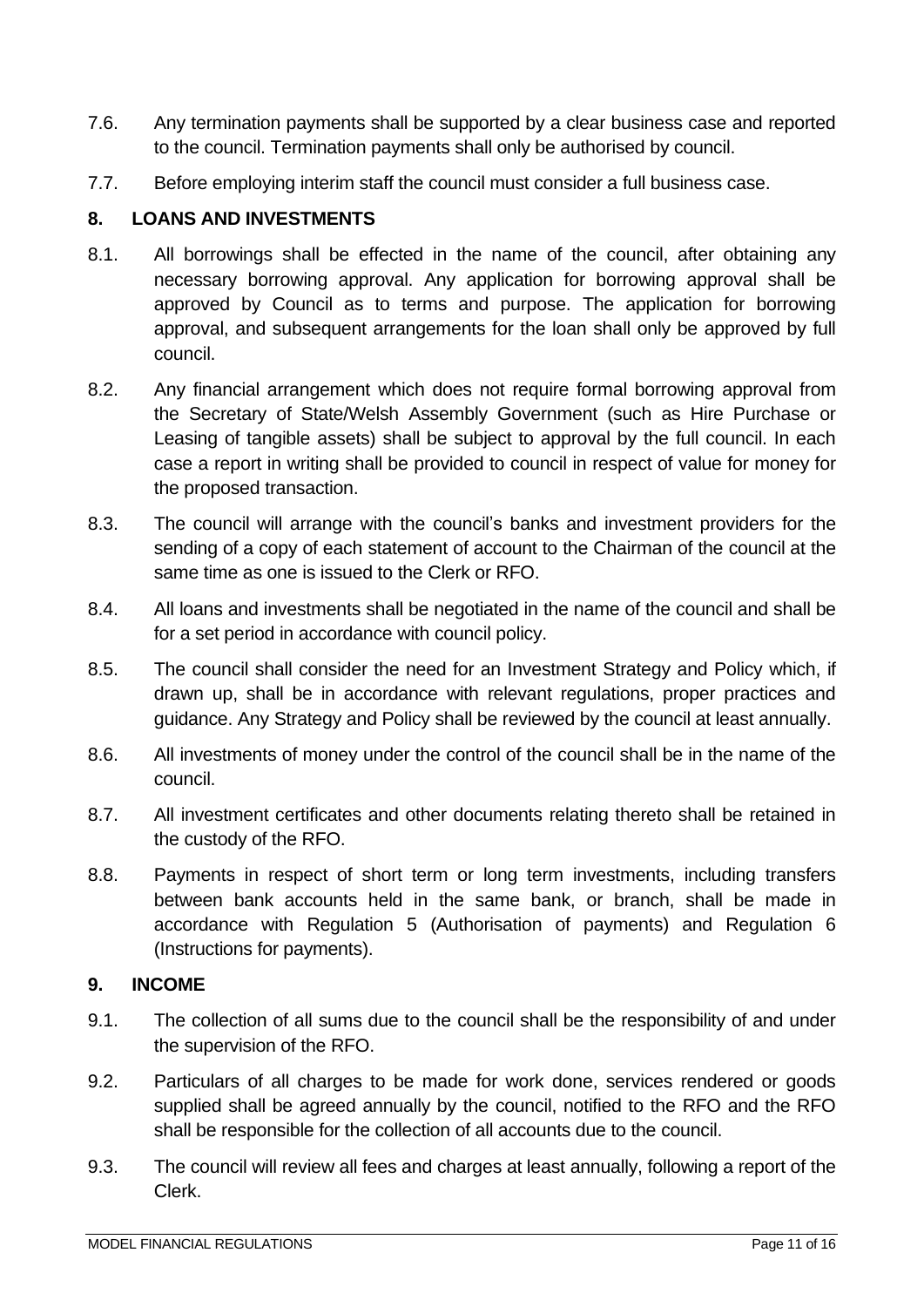- 9.4. Any sums found to be irrecoverable and any bad debts shall be reported to the council and shall be written off in the year.
- 9.5. All sums received on behalf of the council shall be banked intact as directed by the RFO. In all cases, all receipts shall be deposited with the council's bankers with such frequency as the RFO considers necessary.
- 9.6. The origin of each receipt shall be entered on the paying-in slip.
- 9.7. Personal cheques shall not be cashed out of money held on behalf of the council.
- 9.8. The RFO shall promptly complete any VAT Return that is required. Any repayment claim due in accordance with VAT Act 1994 section 33 shall be made at least annually coinciding with the financial year end.
- 9.9. Where any significant sums of cash are regularly received by the council, the RFO shall take such steps as are agreed by the council to ensure that more than one person is present when the cash is counted in the first instance, that there is a reconciliation to some form of control such as ticket issues, and that appropriate care is taken in the security and safety of individuals banking such cash.

#### <span id="page-11-0"></span>**10. ORDERS FOR WORK, GOODS AND SERVICES**

- 10.1. An official order or letter shall be issued for all work, goods and services unless a formal contract is to be prepared or an official order would be inappropriate. Copies of orders shall be retained.is generally understood to include all fixed assets.
- 10.2. Order books shall be controlled by the RFO.
- 10.3. All members and officers are responsible for obtaining value for money at all times. An officer issuing an official order shall ensure as far as reasonable and practicable that the best available terms are obtained in respect of each transaction, usually by obtaining three or more quotations or estimates from appropriate suppliers, subject to any *de minimis* provisions in Regulation 11.1 below.
- 10.4. A member may not issue an official order or make any contract on behalf of the council.
- 10.5. The RFO shall verify the lawful nature of any proposed purchase before the issue of any order, and in the case of new or infrequent purchases or payments, the RFO shall ensure that the statutory authority shall be reported to the meeting at which the order is approved so that the minutes can record the power being used.

### <span id="page-11-1"></span>**11. CONTRACTS**

- 11.1. Procedures as to contracts are laid down as follows:
	- a. Every contract shall comply with these financial regulations, and no exceptions shall be made otherwise than in an emergency provided that this regulation need not apply to contracts which relate to items (i) to (vi) below:
		- i. for the supply of gas, electricity, water, sewerage and telephone services;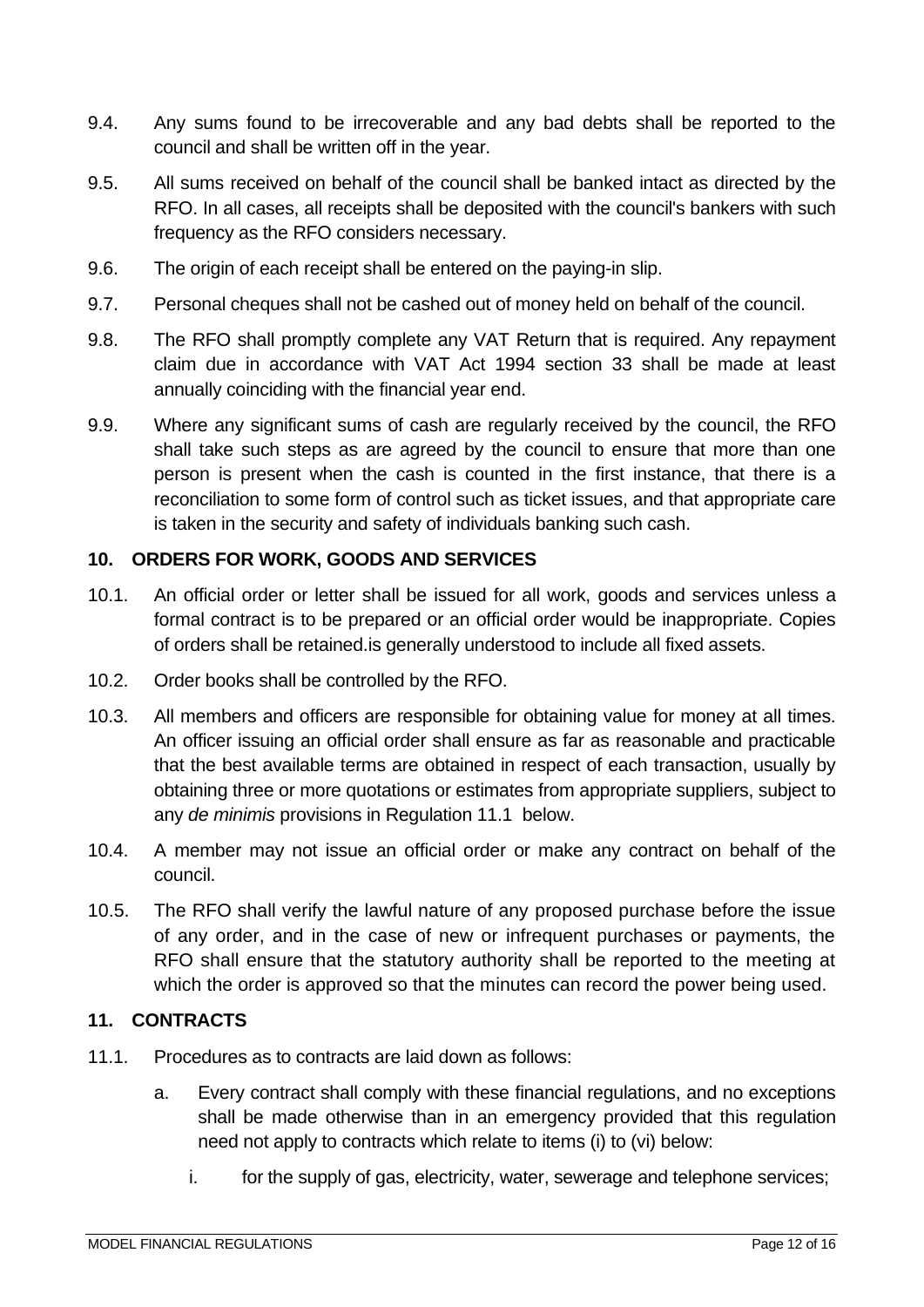- ii. for specialist services such as are provided by solicitors, accountants, surveyors and planning consultants;
- iii. for work to be executed or goods or materials to be supplied which consist of repairs to or parts for existing machinery or equipment or plant;
- iv. for work to be executed or goods or materials to be supplied which constitute an extension of an existing contract by the council;
- v. for additional audit work of the external auditor up to an estimated value of £500 (in excess of this sum the Clerk and RFO shall act after consultation with the Chairman and Vice Chairman of council); and
- vi. for goods or materials proposed to be purchased which are proprietary articles and / or are only sold at a fixed price.
- b. Where it is intended to enter into a contract exceeding £60,000 in value for the supply of goods or materials or for the execution of works or specialist services other than such goods, materials, works or specialist services as are excepted as set out in paragraph (a) the Clerk shall invite tenders from at least three firms to be taken from the appropriate approved list.
- c. When applications are made to waive financial regulations relating to contracts to enable a price to be negotiated without competition the reason shall be embodied in a recommendation to the council.
- d. Such invitation to tender shall state the general nature of the intended contract and the Clerk shall obtain the necessary technical assistance to prepare a specification in appropriate cases. The invitation shall in addition state that tenders must be addressed to the Clerk in the ordinary course of post. Each tendering firm shall be supplied with a specifically marked envelope in which the tender is to be sealed and remain sealed until the prescribed date for opening tenders for that contract.
- e. All sealed tenders shall be opened at the same time on the prescribed date by the Clerk in the presence of at least one member of council.
- f. If less than three tenders are received for contracts above £60,000 or if all the tenders are identical the council may make such arrangements as it thinks fit for procuring the goods or materials or executing the works.
- g. Any invitation to tender issued under this regulation shall be subject to Standing Order and shall refer to the terms of the Bribery Act 2010.
- h. When it is to enter into a contract of less than £60,000 in value for the supply of goods or materials or for the execution of works or specialist services other than such goods, materials, works or specialist services as are excepted as set out in paragraph (a) the Clerk or RFO shall obtain 3 quotations (priced descriptions of the proposed supply); (b) where the value is below £3,000 and above £100 the Clerk or RFO shall strive to obtain 3 estimates. Otherwise, Regulation 10 (3) above shall apply.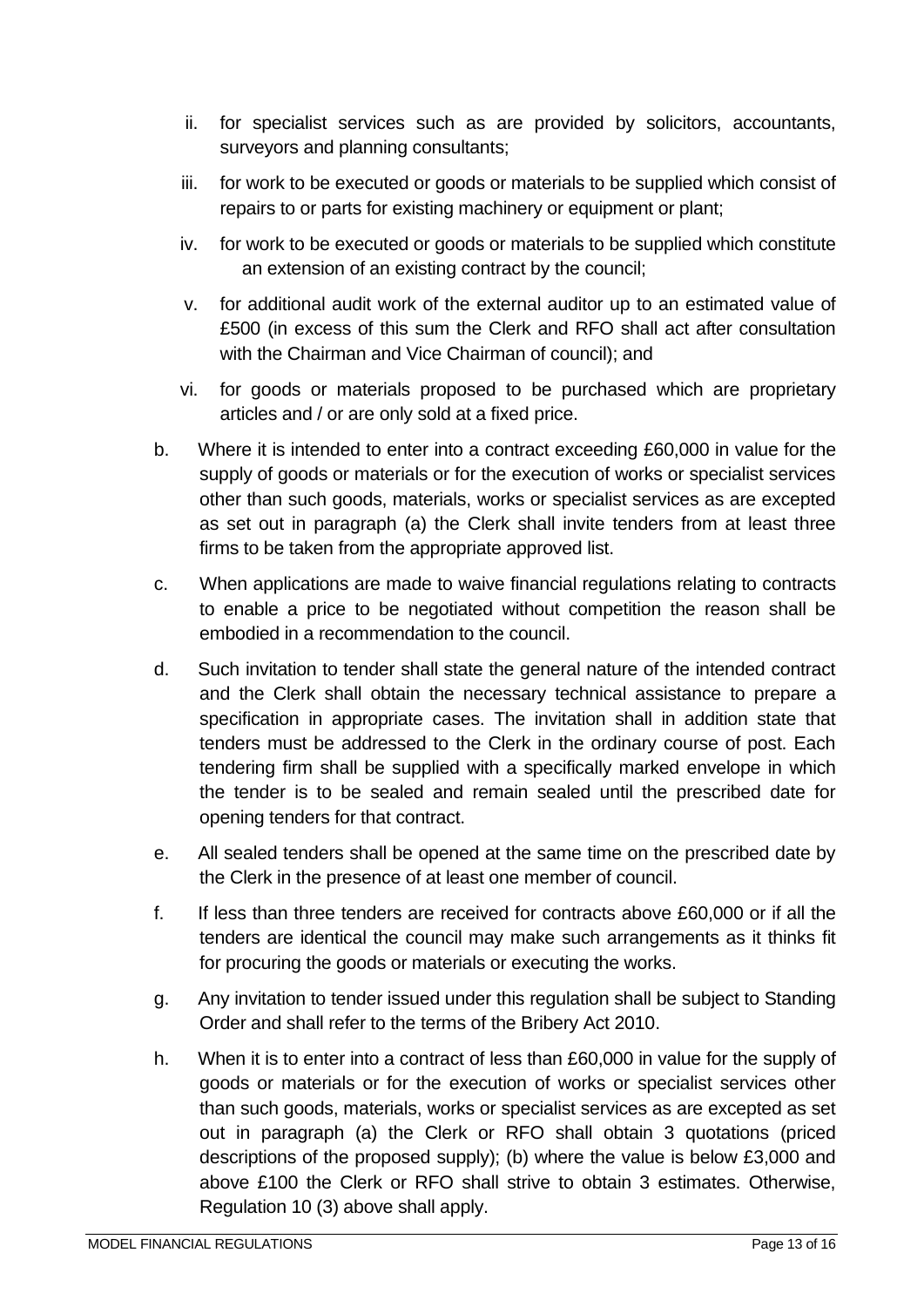- i. The council shall not be obliged to accept the lowest or any tender, quote or estimate.
- j. Should it occur that the council, or duly delegated committee, does not accept any tender, quote or estimate, the work is not allocated and the council requires further pricing, provided that the specification does not change, no person shall be permitted to submit a later tender, estimate or quote who was present when the original decision making process was being undertaken.
- k. The European Union Procurement Directive shall apply and the terms of the Public Contracts Regulations 2006 and the Utilities Contracts Regulations 2006 including thresholds shall be followed.

## <span id="page-13-0"></span>**12. PAYMENTS UNDER CONTRACTS FOR BUILDING OR OTHER CONSTRUCTION WORKS**

- 12.1. Payments on account of the contract sum shall be made within the time specified in the contract by the RFO upon authorised certificates of the architect or other consultants engaged to supervise the contract (subject to any percentage withholding as may be agreed in the particular contract).
- 12.2. Where contracts provide for payment by instalments the RFO shall maintain a record of all such payments. In any case where it is estimated that the total cost of work carried out under a contract, excluding agreed variations, will exceed the contract sum of 5% or more a report shall be submitted to the council.
- 12.3. Any variation to a contract or addition to or omission from a contract must be approved by the council and Clerk to the contractor in writing, the council being informed where the final cost is likely to exceed the financial provision.

## <span id="page-13-1"></span>**13. ASSETS, PROPERTIES AND ESTATES**

- 13.1. The Clerk shall make appropriate arrangements for the custody of all title deeds and Land Registry Certificates of properties held by the council. The RFO shall ensure a record is maintained of all properties held by the council, recording the location, extent, plan, reference, purchase details, nature of the interest, tenancies granted, rents payable and purpose for which held in accordance with Accounts and Audit Regulations.
- 13.2. No tangible moveable property shall be purchased or otherwise acquired, sold, leased or otherwise disposed of, without the authority of the council, together with any other consents required by law, save where the estimated value of any one item of tangible movable property does not exceed £250.
- 13.3. No real property (interests in land) shall be sold, leased or otherwise disposed of without the authority of the council, together with any other consents required by law, In each case a report in writing shall be provided to council in respect of valuation and surveyed condition of the property (including matters such as planning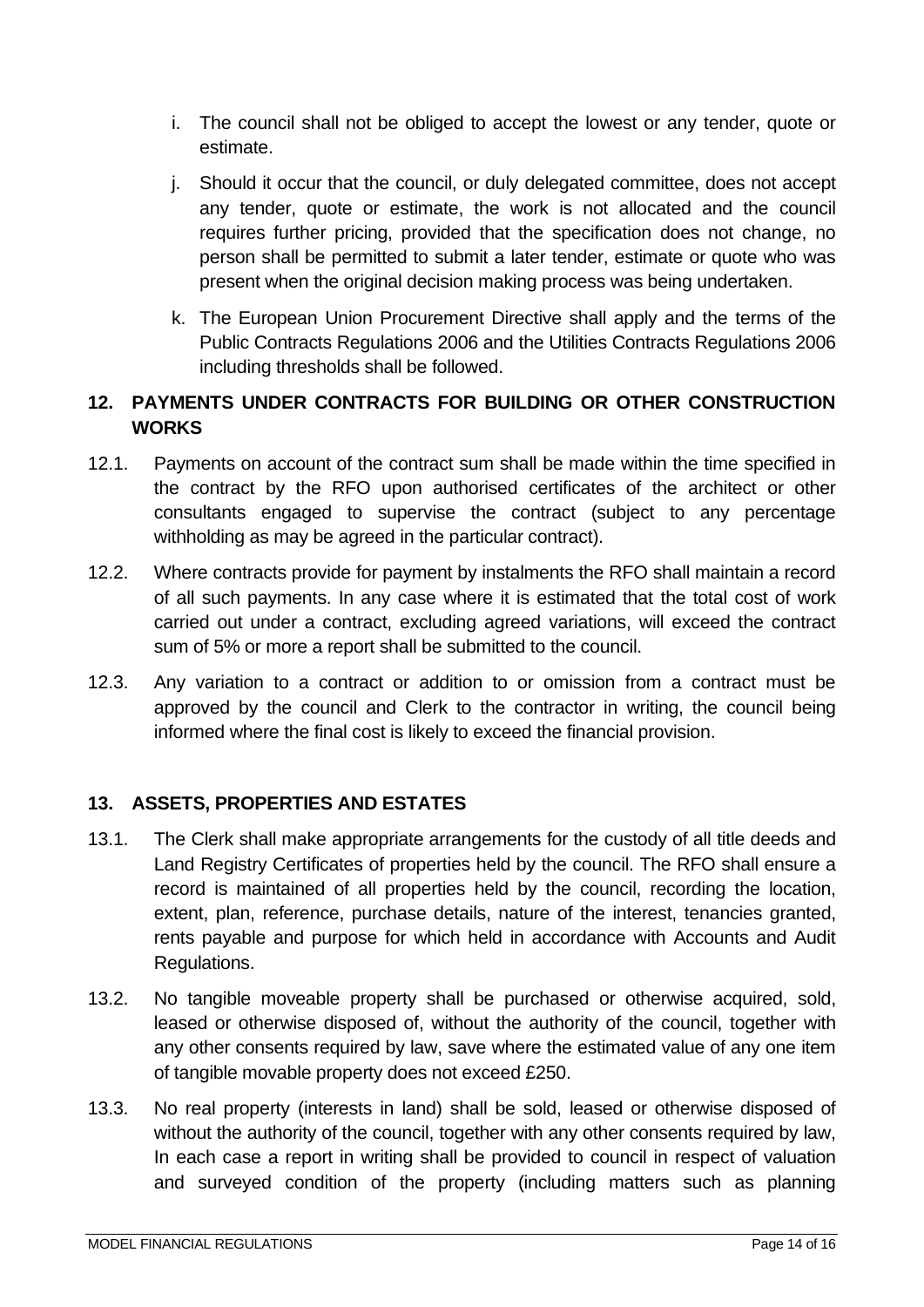permissions and covenants) together with a proper business case (including an adequate level of consultation with the electorate).

- 13.4. No real property (interests in land) shall be purchased or acquired without the authority of the full council. In each case a report in writing shall be provided to council in respect of valuation and surveyed condition of the property (including matters such as planning permissions and covenants) together with a proper business case (including an adequate level of consultation with the electorate).
- 13.5. Subject only to the limit set in Reg. 14.2 above, no tangible moveable property shall be purchased or acquired without the authority of the full council. In each case a report in writing shall be provided to council with a full business case.
- 13.6. The RFO shall ensure that an appropriate and accurate Register of Assets and Investments is kept up to date. The continued existence of tangible assets shown in the Register shall be verified at least annually, possibly in conjunction with a health and safety inspection of assets.

### <span id="page-14-0"></span>**14. INSURANCE**

- 14.1. Following the annual risk assessment (per Financial Regulation 17), the RFO shall effect all insurances and negotiate all claims on the council's insurers.
- 14.2. The RFO shall keep a record of all insurances effected by the council and the property and risks covered thereby and annually review it.
- 14.3. The RFO shall be notified of any loss liability or damage or of any event likely to lead to a claim, and shall report these to council at the next available meeting.
- 14.4. All appropriate members and employees of the council shall be included in a suitable form of security or fidelity guarantee insurance which shall cover the maximum risk exposure as determined by the council, or duly delegated committee.

#### <span id="page-14-1"></span>**15. RISK MANAGEMENT**

- 15.1. The council is responsible for putting in place arrangements for the management of risk. The Clerk shall prepare, for approval by the council, risk management policy statements in respect of all activities of the council. Risk policy statements and consequential risk management arrangements shall be reviewed by the council at least annually.
- 15.2. When considering any new activity, the Clerk shall prepare a draft risk assessment including risk management proposals for consideration and adoption by the council.

### <span id="page-14-2"></span>**16. SUSPENSION AND REVISION OF FINANCIAL REGULATIONS**

16.1. It shall be the duty of the council to review the Financial Regulations of the council from time to time. The Clerk shall make arrangements to monitor changes in legislation or proper practices and shall advise the council of any requirement for a consequential amendment to these financial regulations.